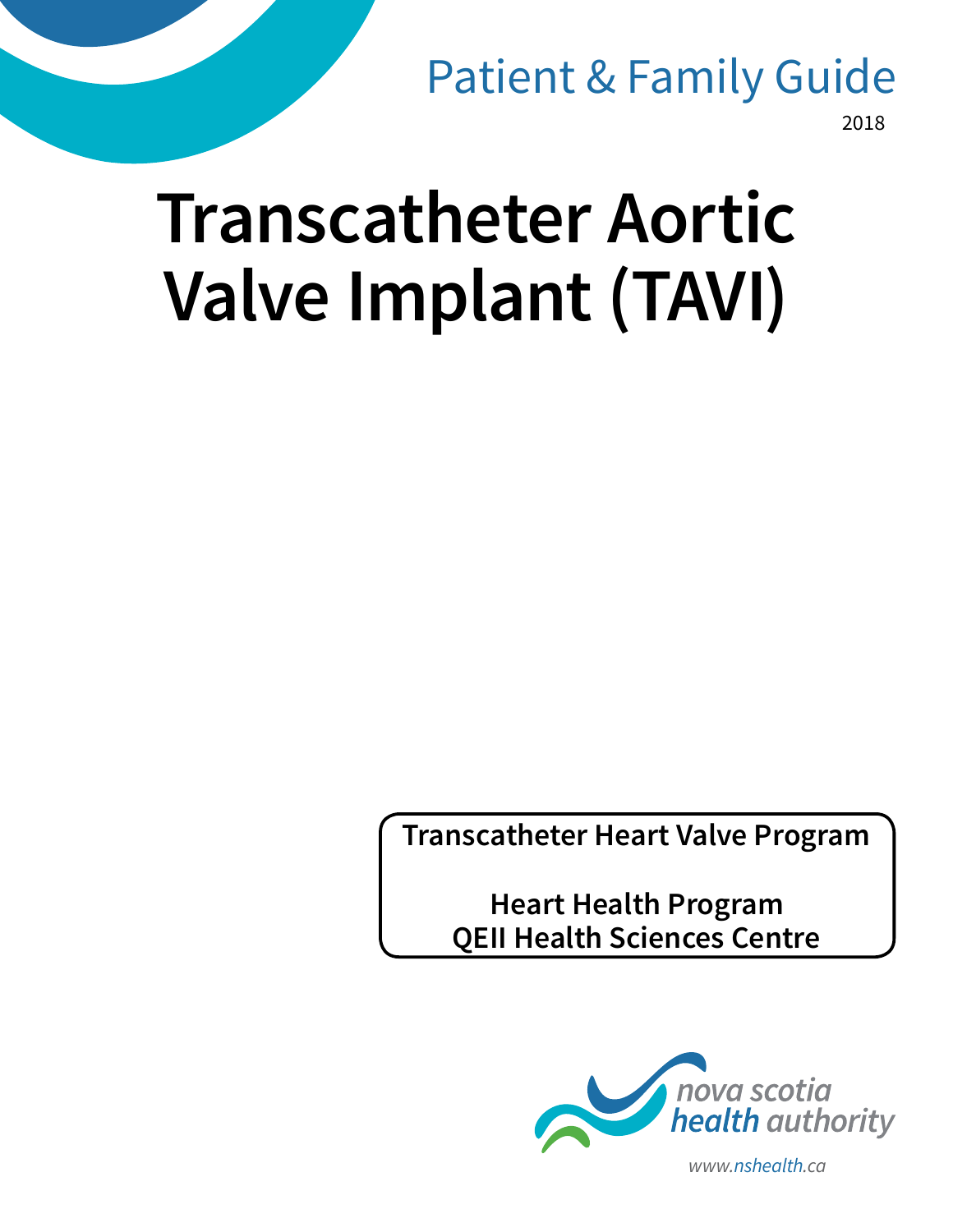#### **Contents**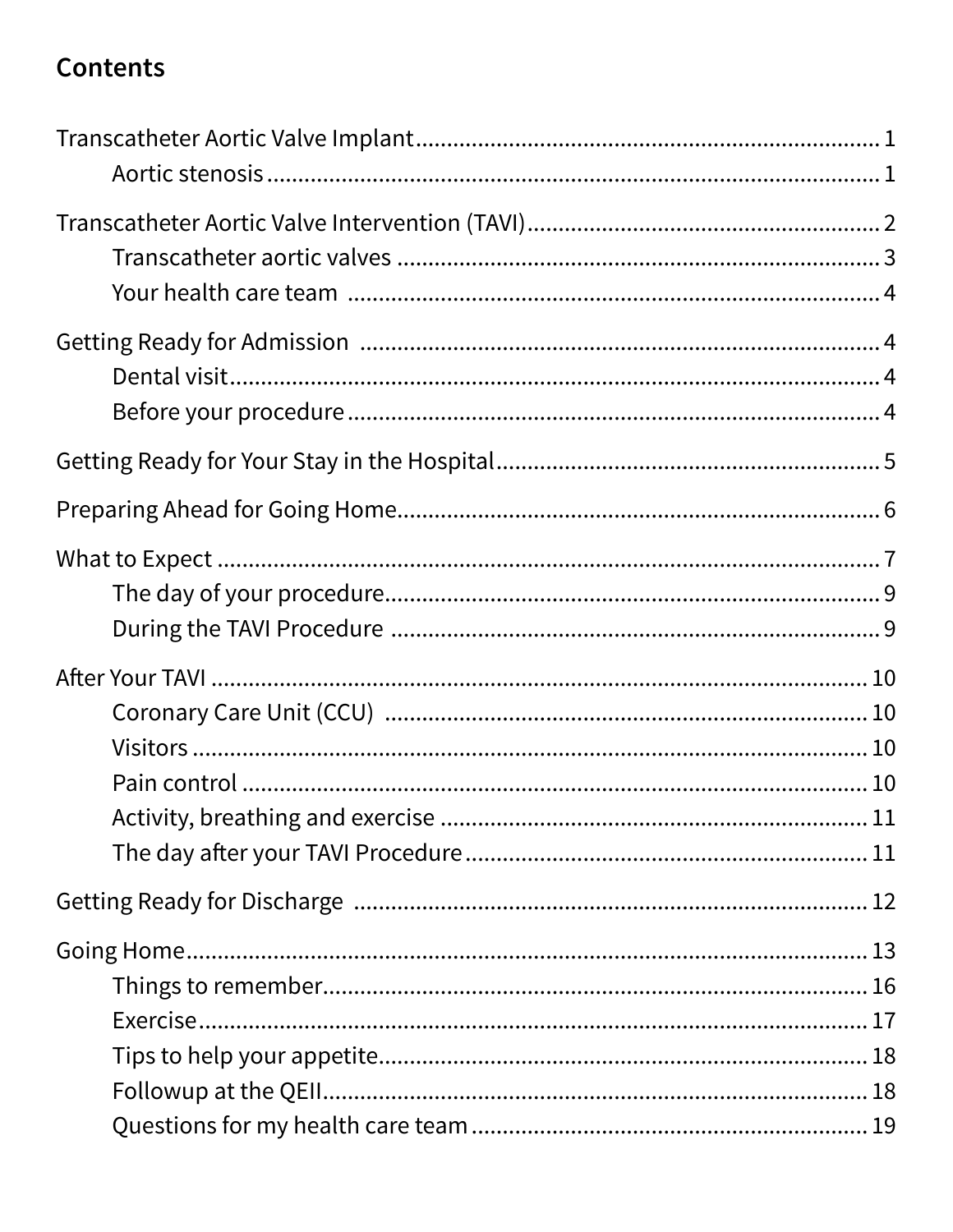You have been diagnosed with a condition called aortic valve stenosis (narrowing of the aortic valve). Your doctor has recommended that you have a Transcatheter Aortic Valve Implant (TAVI).

This guide will help you and your family get ready for your stay at the hospital and your recovery at home. Please read it and make notes on any questions you have for your health care team. There is space at the end of this guide to write down your questions.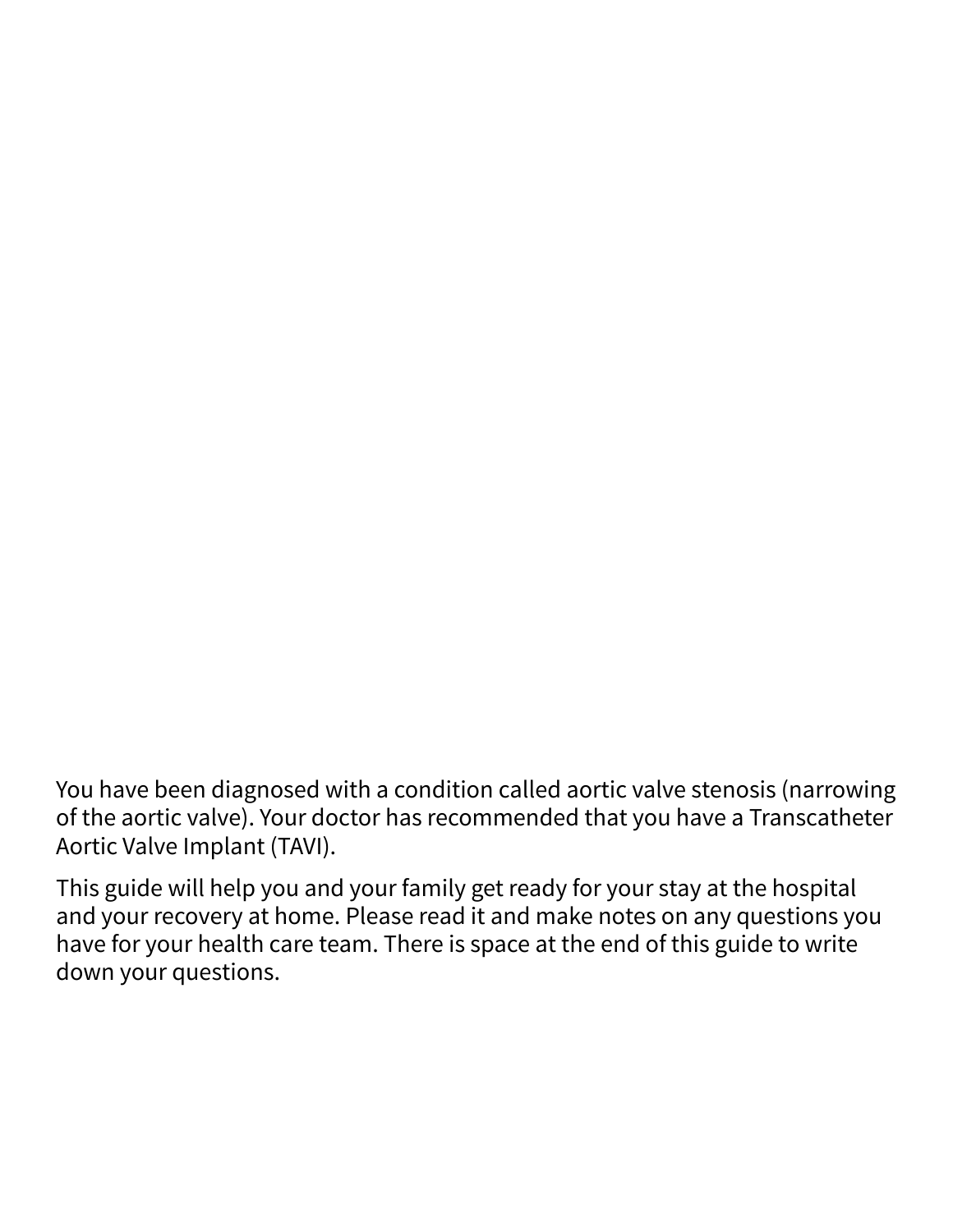### **Transcatheter Aortic Valve Implant**

#### **Aortic stenosis**

Your heart has 4 valves that control the flow of blood in and out of your heart. The aortic valve is on the left side of your heart. It opens when blood is pumped from your heart to the rest of your body. With aortic stenosis, the aortic valve is narrowed or doesn't open properly, so the blood can't flow easily out of your heart to the rest of your body.

Aortic stenosis puts extra strain on your heart and can cause shortness of breath, swollen ankles, chest pain, dizziness and sometimes blackouts.



For people with aortic valve stenosis, the usual treatment is open heart surgery to repair or replace the aortic valve. However, for people who are too ill or who have other medical problems, open heart surgery may be too risky.
Your health care team may recommend the TAVI procedure instead. During a TAVI procedure, an aortic valve is implanted through a catheter (flexible tube). This procedure is less invasive than open heart surgery, and recovery time may be faster. However, this is still a new procedure. The devices used for this procedure are still changing, so the improvements and long-term use are not well studied.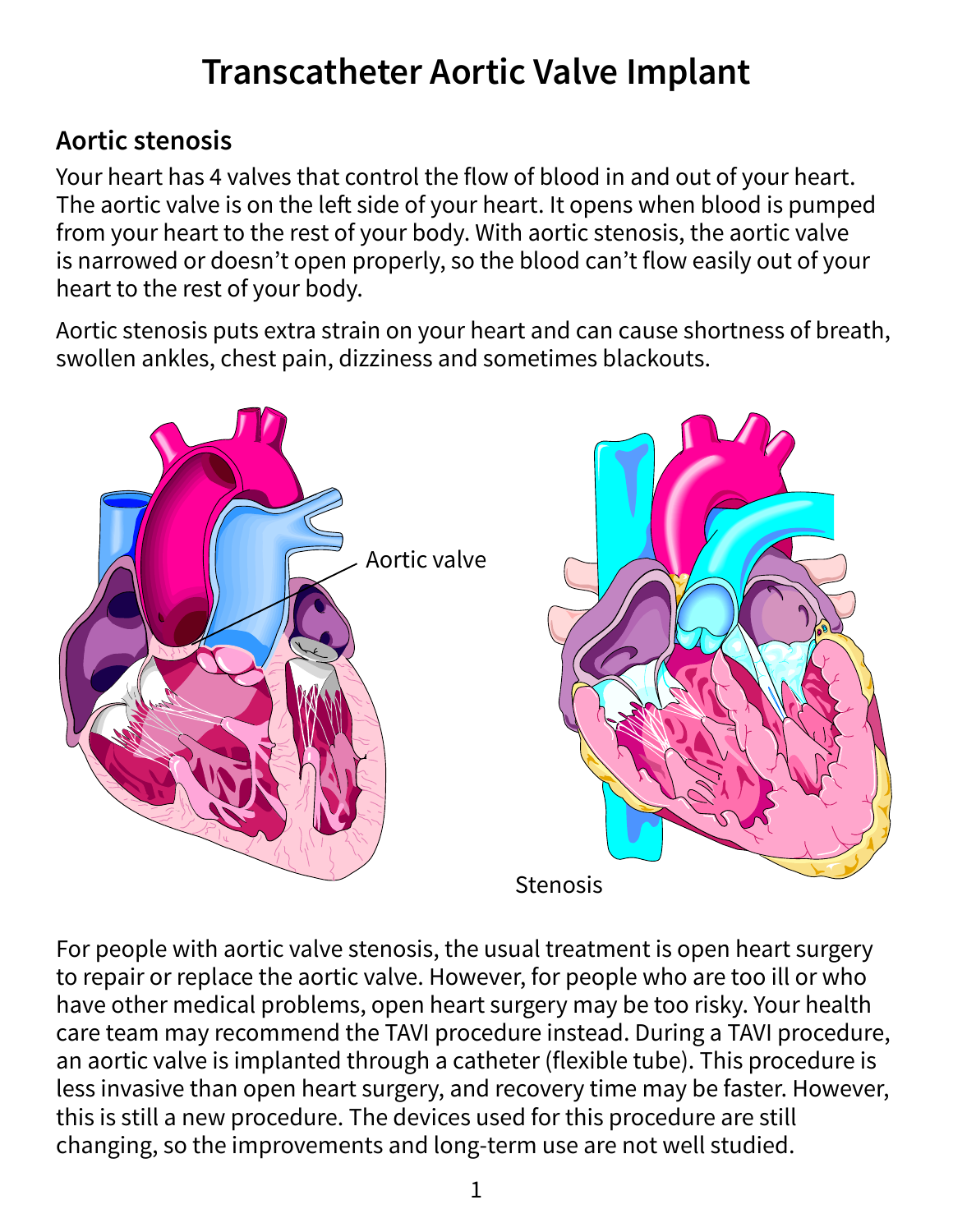### **Transcatheter Aortic Valve Intervention (TAVI)**

During the TAVI procedure, the new valve is guided into place through a catheter (narrow tube). The catheter is inserted through a large blood vessel in your groin or a small incision (cut) between your ribs. The large blood vessel in your groin is the most common. If this is not possible, your health care team may use an artery in your neck or chest.

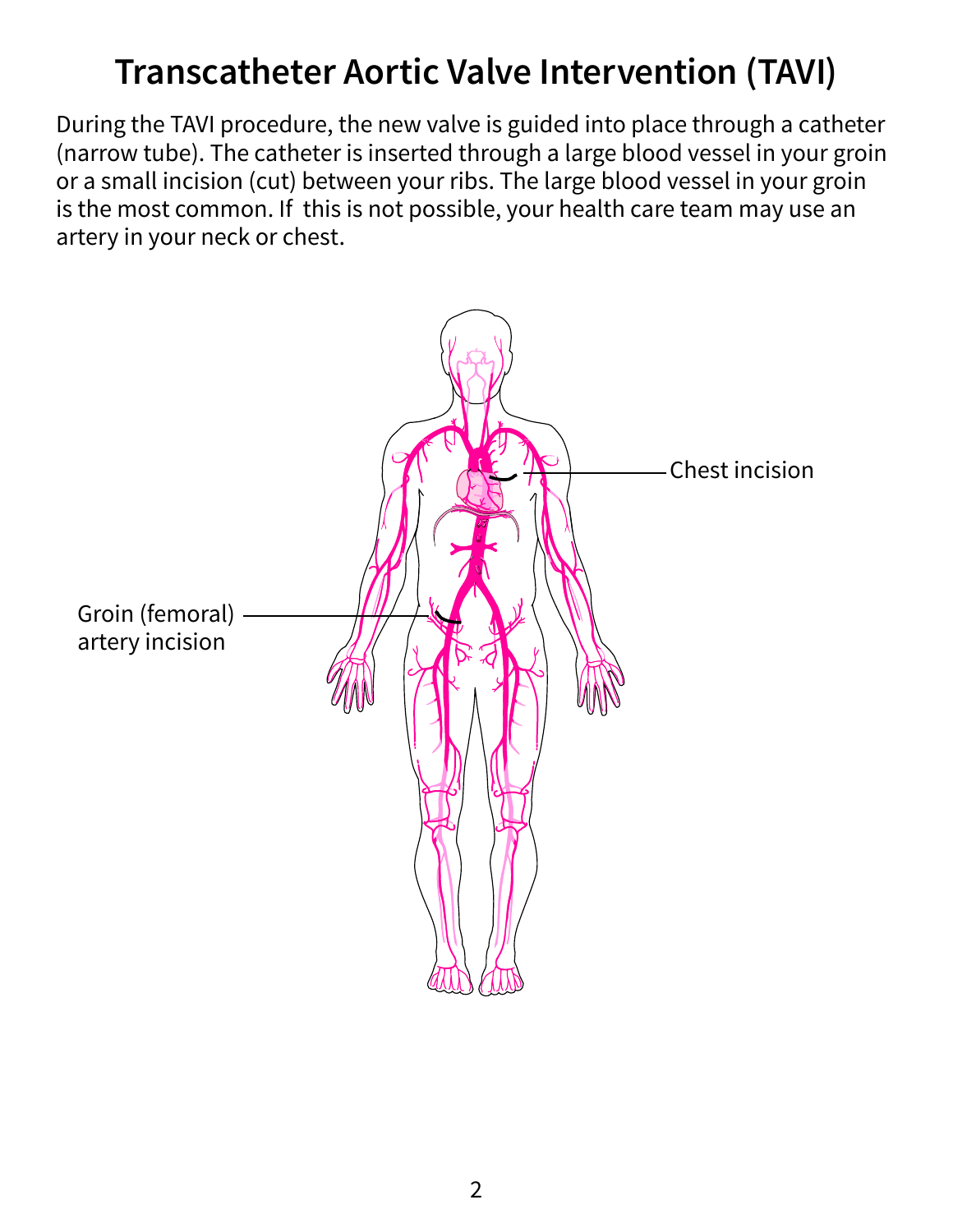#### **Transcatheter aortic valves**

The valve is made of natural tissue from the heart of a cow or pig. This tissue is attached to a flexible metal mesh frame or stent (tube) that expands as needed. There are 2 types of valves: self-expanding and balloon expandable. The TAVI doctors will decide which type is best for you.

The mesh frame is squeezed onto a catheter. The catheter is inserted into your artery and guided to the aortic valve opening in your heart where it is implanted inside your existing valve. Once the new valve is implanted, the catheter is removed. The valve starts working immediately after the catheter is removed.



Normal heart valves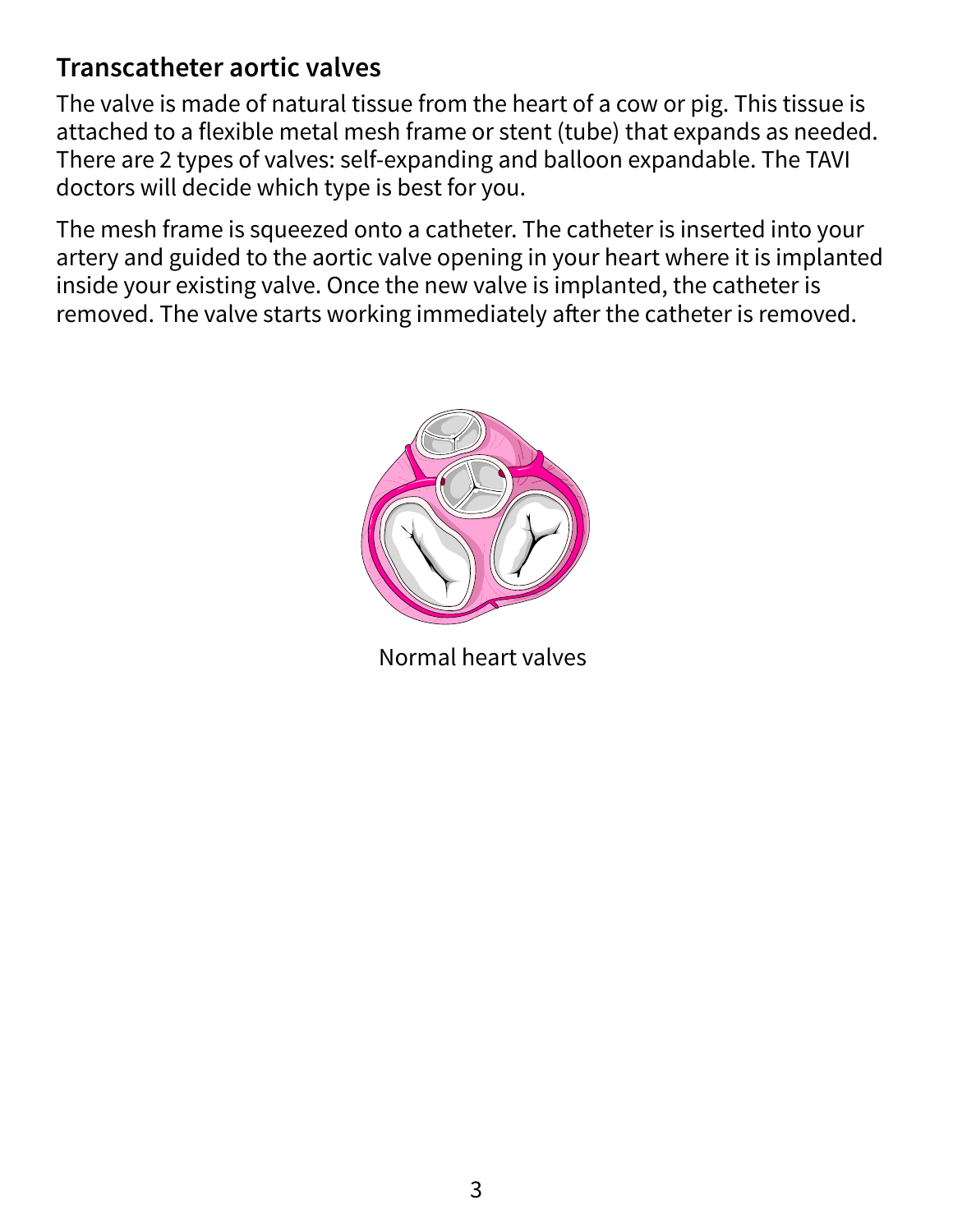#### **Your health care team**

Your health care team includes cardiologists, cardiac surgeons, cardiac anesthesiologists, radiologists and cardiac nurses. The members of your health care team work together to make sure you are getting the best care.

### **Getting Ready for Admission**

#### **Dental visit**

If you have your own teeth and have not seen your dentist in the last 6 months, book a dental appointment before your TAVI procedure. If your dentist tells you that you need dental work (e.g. extractions, an infection treated, etc.), this needs to be done before your TAVI procedure.

#### **Before your procedure**

There are things you can do before your procedure to lower your risk of complications:

- Stop smoking ask your health care team about the Smoking Cessation Program.
- Reach your ideal body weight ask your health care team about the Cardiac Health & Wellness Program, connecting with local dietitians or weight loss programs approved by the Heart Health Program.
- You may want to talk with your family about financial and legal matters and consider such things as Personal Directives or Enduring Powers of Attorney. Please bring any legal documents for medical directives with you to the hospital.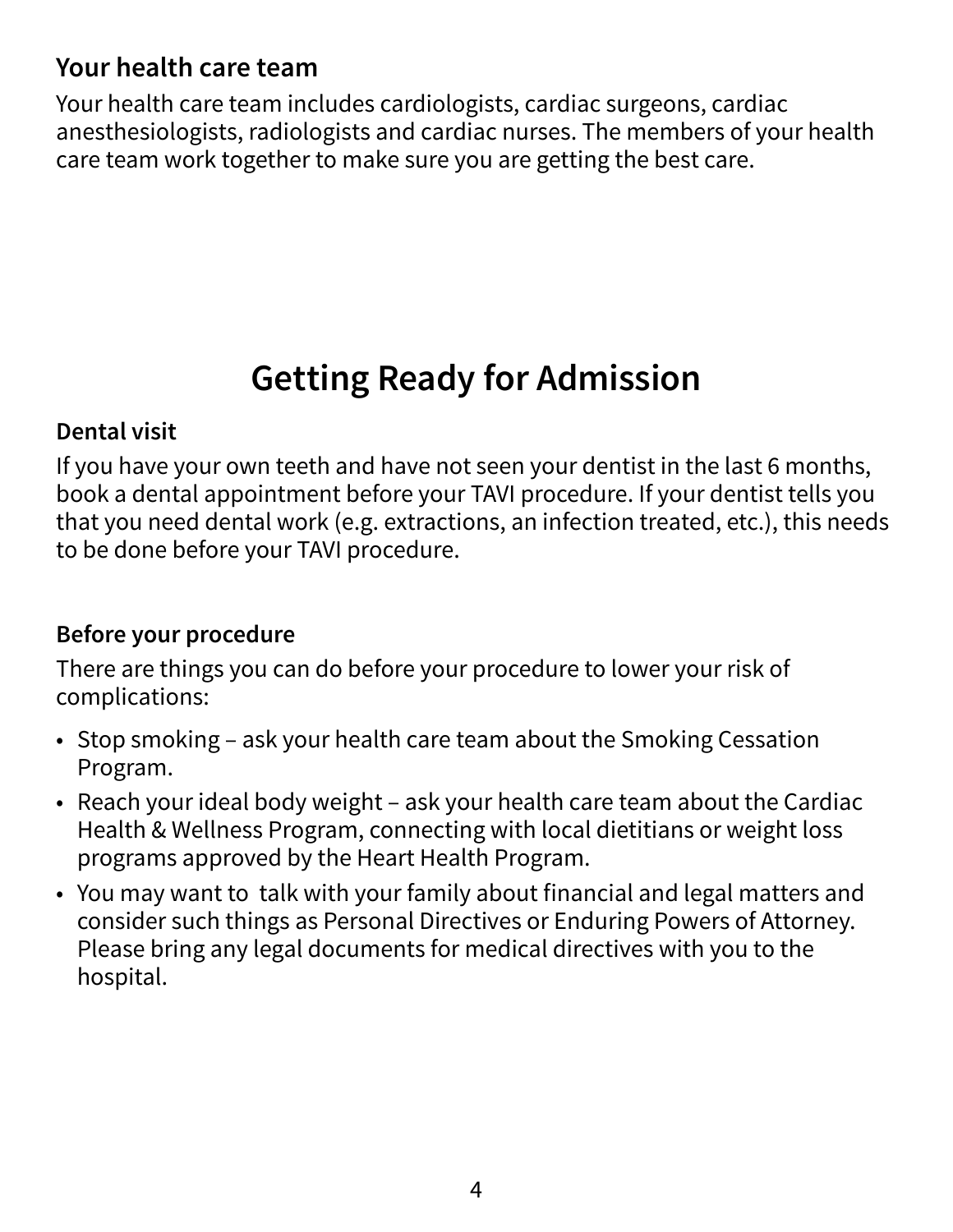### **Getting Ready for Your Stay in the Hospital**

You will be in the hospital for about 2 to 5 days after your procedure.

#### **What to bring**

The hospital is not responsible for your belongings. Please do not bring any jewelry or more than \$20 in cash. Your clothing and other belongings, including your glasses, dentures and hearing aids, will be given to your support person on the day of your procedure. Please bring the following:

- $\Box$  All of your medications, including all over-the-counter medications, in their original containers. After the team has reviewed your medications, they will be sent home with your family.
- $\Box$  Shaving kit (battery operated, not electric)
- $\square$  Soap
- $\Box$  A box of tissues
- $\Box$  Toothbrush and toothpaste
- $\Box$  Lightweight housecoat that opens all the way in the front
- $\Box$  Non-slip, closed toe, flat slippers. You should come wearing flat walking shoes or sneakers. You will be walking (including on stairs) as part of your therapy and need safe well-fitting footwear.

Cell phones, laptops and other electronic devices are not allowed to be used in the Coronary Care Unit (CCU) or Cardiovascular Intensive Care Unit (CVICU) rooms, as they may interfere with the monitoring equipment. Cell phones, laptops and tablets may be used in the family room or in the regular cardiology inpatient areas. Please check with the nursing staff before using electronic devices. A public phone is available for local calls and long distance calls with a calling card.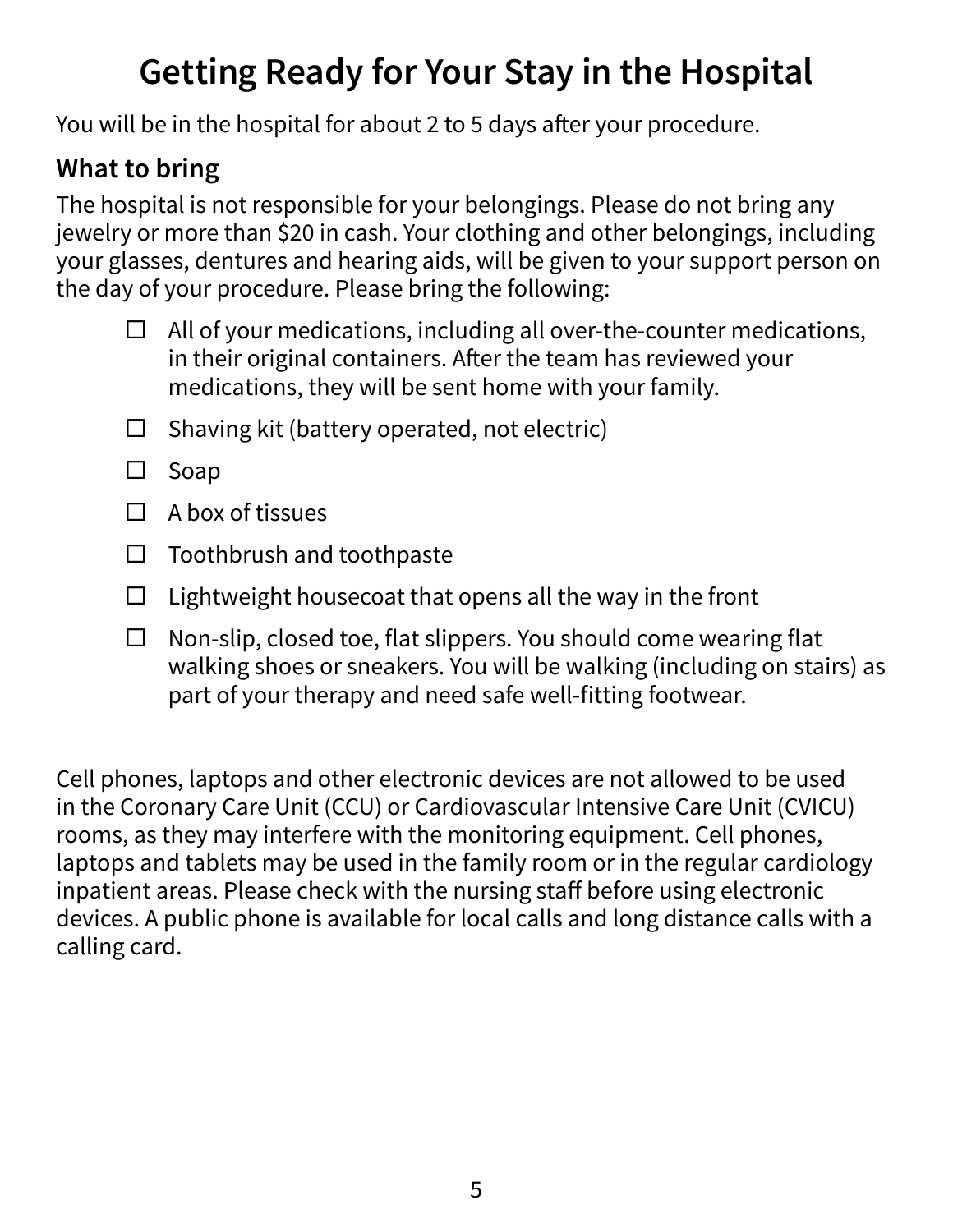### **Preparing Ahead for Going Home**

You will need help at home after your procedure. We recommend that you arrange for a family member or friend to stay with you for your first week at home. If this is not possible, you may choose to hire a homecare worker or arrange for a short-term stay in a convalescent care facility at your expense. If you are not able to make homecare arrangements, please tell the TAVI nurse coordinator. They may be reached at 902-473-7885. The QEII Heart Health Program will work with you to try and coordinate your procedure date for when home support is available.

If you think you may need government assistance for medications or homecare after your procedure, please contact the Department of Social Development at 1-866-441-4340 to see if you qualify. These arrangements are your responsibility and must be made before you come for your procedure.

Accommodations for family and friends are not available at the hospital. A list of accommodations is available on the nursing units or from the nurse coordinator at 902-473-7885. Reduced rates are usually available for family and friends of patients.

You can't drive for at least 4 weeks after your procedure. Please arrange for transportation home, as well as someone to help you with driving until you are able to do so. Your cardiologist will tell you when you can return to driving.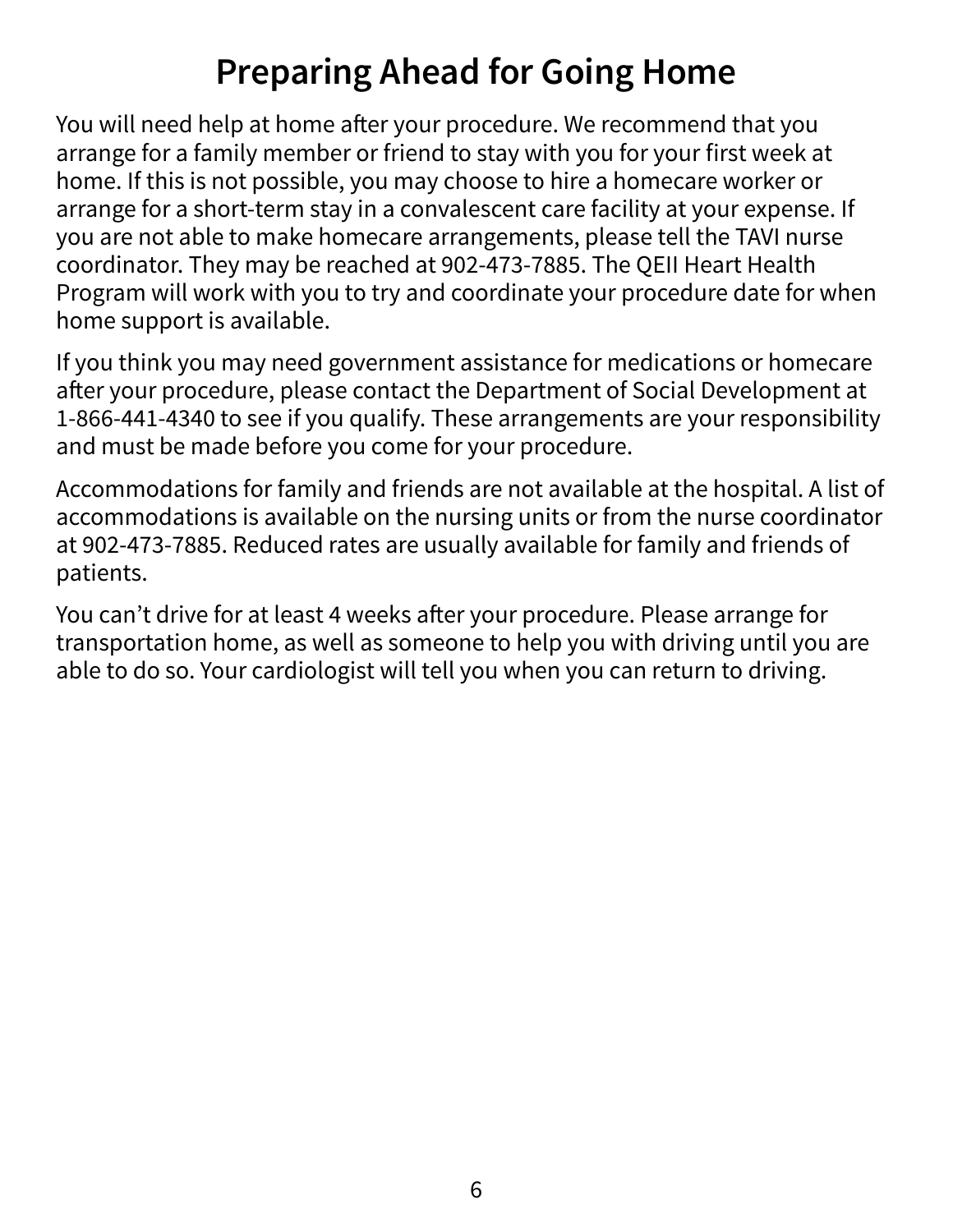### **What to Expect**

#### **The day before your procedure**

On the day before your procedure, you will come to the Cardiac Day Unit (CDU) on the 6<sup>th</sup> floor of the Halifax Infirmary at 11 a.m. You may meet with members of your health care team, including nurses, doctors and anesthesiologists. Your health care team is there to advise you and answer any questions you or your family may have. Please bring your medications with you.

#### **Who will I see?**

#### **Admission clerk**

The first person you will see is the admission clerk on Cardiac Day Unit 6.1 (CDU). Please have your Provincial Health Card ready.

#### **Nurses at CDU**

Your nurses will ask you for details about your medical condition and home situation. They will also do a physical assessment. If you need assistance, there is a call bell at your bedside.

#### **TAVI Nurse Coordinator**

Using books, pamphlets and videos, you and your family will receive instructions before and after the procedure. This is a good time to ask the questions you have written down in the back of this guide.

#### **Anesthesiologist**

The anesthesiologist (doctor who gives you medication to help you relax for your procedure) will visit you to explain about the medications and check if you have any allergies or medication intolerance. They will tell you if you will need general anesthesia or conscious sedation.

#### **Interventional cardiologist/Cardiac surgeon**

This doctor will see you before your procedure to review your consent for the procedure, talk about any possible risks and answer any questions you may have.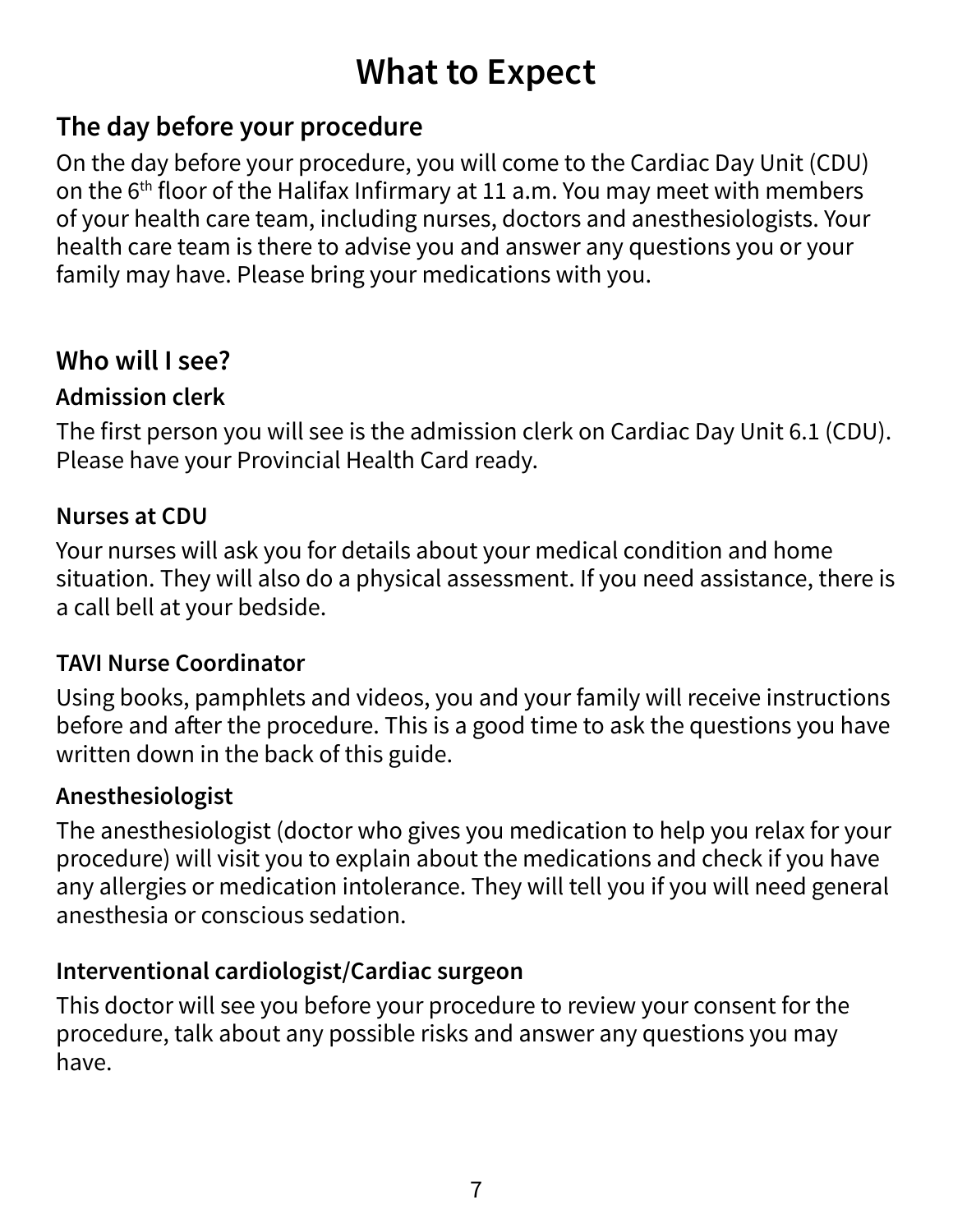#### **The night before your procedure, you will prep your skin as follows:**

- Shower or bathe. **After one hour**, use CHG pre-moistened cloths according to the numbered steps below.
- Your skin should be completely dry and cool before applying CHG.
- Do not use lotions, moisturizers or makeup. Water and ingredients commonly found in personal care products can lower the antiseptic effects of CHG.
- After you use the CHG cloths, do not shower or bathe. CHG works best when left on the skin. **Let the CHG dry completely. DO NOT RINSE OFF.**
- **Use 3 CHG cloths the night before surgery, making sure to reseal the package so the cloths do not dry out overnight.**
- **Repeat the skin prep with the remaining 3 cloths the morning of your surgery.**

#### **Use cloths on the following areas:**

- 1. Using the 1st cloth, gently wipe your neck and chest:
	- $\rightarrow$  Start at your chin and end at your belly button.
	- › Make sure to wipe from shoulder to shoulder.
- Still using the 1st cloth, wipe both arms:
	- › Start at your shoulder and end at your fingertips.
- 2. Using the 2nd cloth, gently wipe the inside and front of both legs:
	- $\rightarrow$  Start at your ankle and wipe towards your groins.
- 3. Using the 3rd cloth, gently wipe your groins.
	- › Make sure you wipe in any skin folds (not inside genitals).
- After using the 3 cloths, let areas dry for 1 minute.
- Do not rinse any part of your skin.
- Dress in clean clothes.

#### **Notes:**

- Prep the numbered areas. Avoid contact with eyes, ears, and mouth.
- When applied to sensitive skin, CHG may cause skin irritation such as a temporary itching sensation and/or redness. Showering or shaving right before applying CHG may make this worse. If itching or redness continues, rinse the areas with warm (not hot) water and stop using CHG.
- It is normal for the skin to have a temporary "tacky" feel for a few minutes after the antiseptic solution is applied.

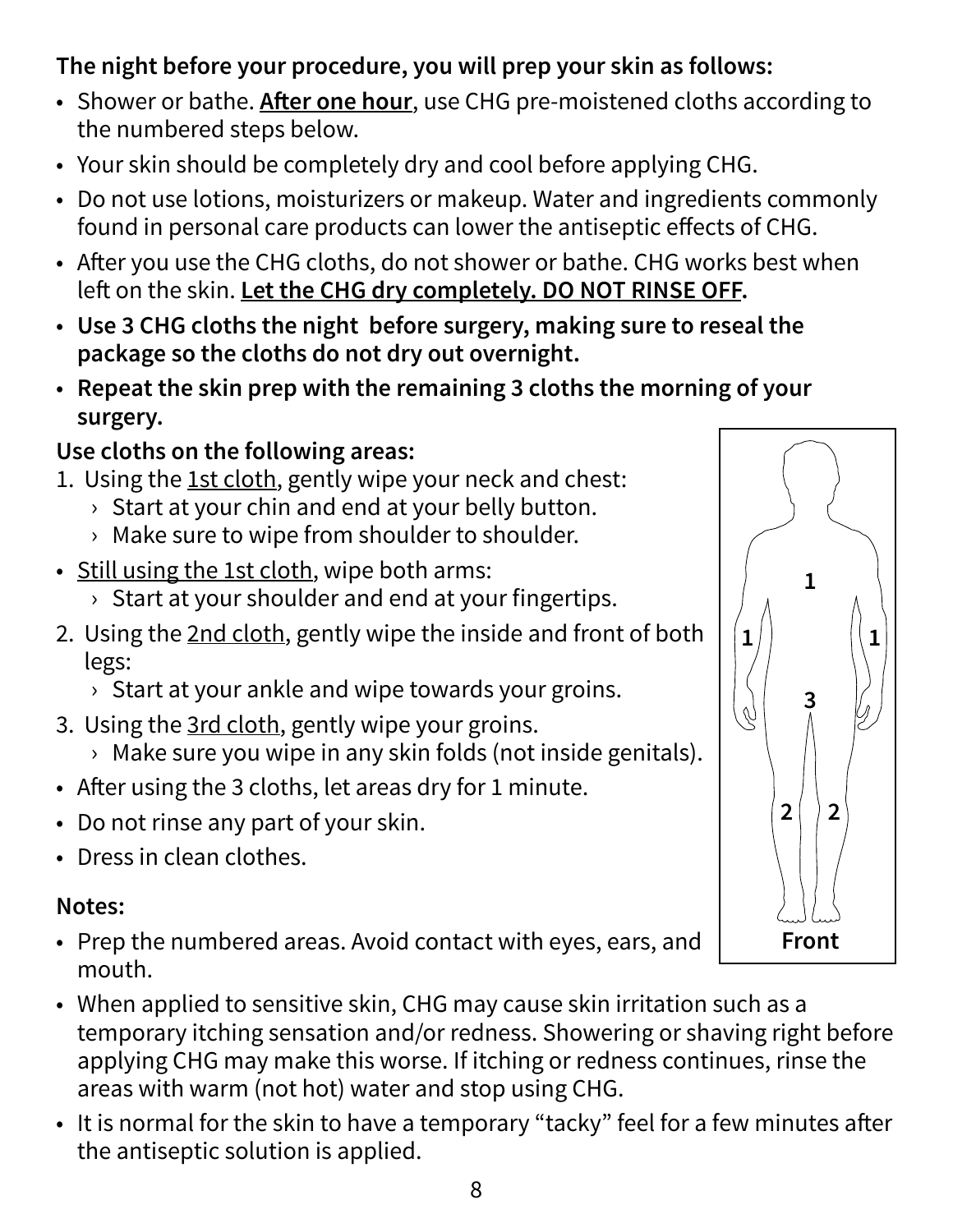#### **The day of your procedure**

In the morning, you will do another wash to prepare your skin for the procedure. Staff will use special clippers to remove body hair. Please do not use razors to remove your own hair. Men may shave their face if they wish. Goatees, short beards and moustaches do not need to be removed.

You may have an intravenous (IV) started, as well as oxygen. You may be given a medication (either by IV or pill) to help you relax. We encourage close family members to be present at this time. If you are sleeping, it's best for your family to sit quietly and let you sleep.

You will be taken to the Cardiac Catheterization Laboratory on the 6th floor about 30 minutes to 1 hour before the procedure. Your family will be shown to the waiting area outside the Coronary Care Unit (CCU) where the doctor will talk with your family after your procedure.

At this time, we will give your belongings (such as glasses, dentures, hearing aids) to your family, so that they will have them ready for you after your procedure.

#### **During the TAVI Procedure**

Your procedure will take about 1 to 1.5 hours, or sometimes a little longer. You will be given general anesthetic or conscious sedation, depending on what is right for you. This means that you will sleep or feel fully relaxed during the procedure and not feel any pain.

For procedures requiring general anesthesia, a doctor will put a breathing tube in your mouth. This tube is connected to a breathing machine. Usually the breathing tube is removed before you are fully awake. If, however, you are quite sleepy after the procedure, the tube may stay in until you are more awake.

All other equipment, which may include IV lines, a heart monitor, a chest tube, a temporary pacemaker and a urinary catheter (tube to drain your bladder), will be put in after you are asleep or fully relaxed with medications.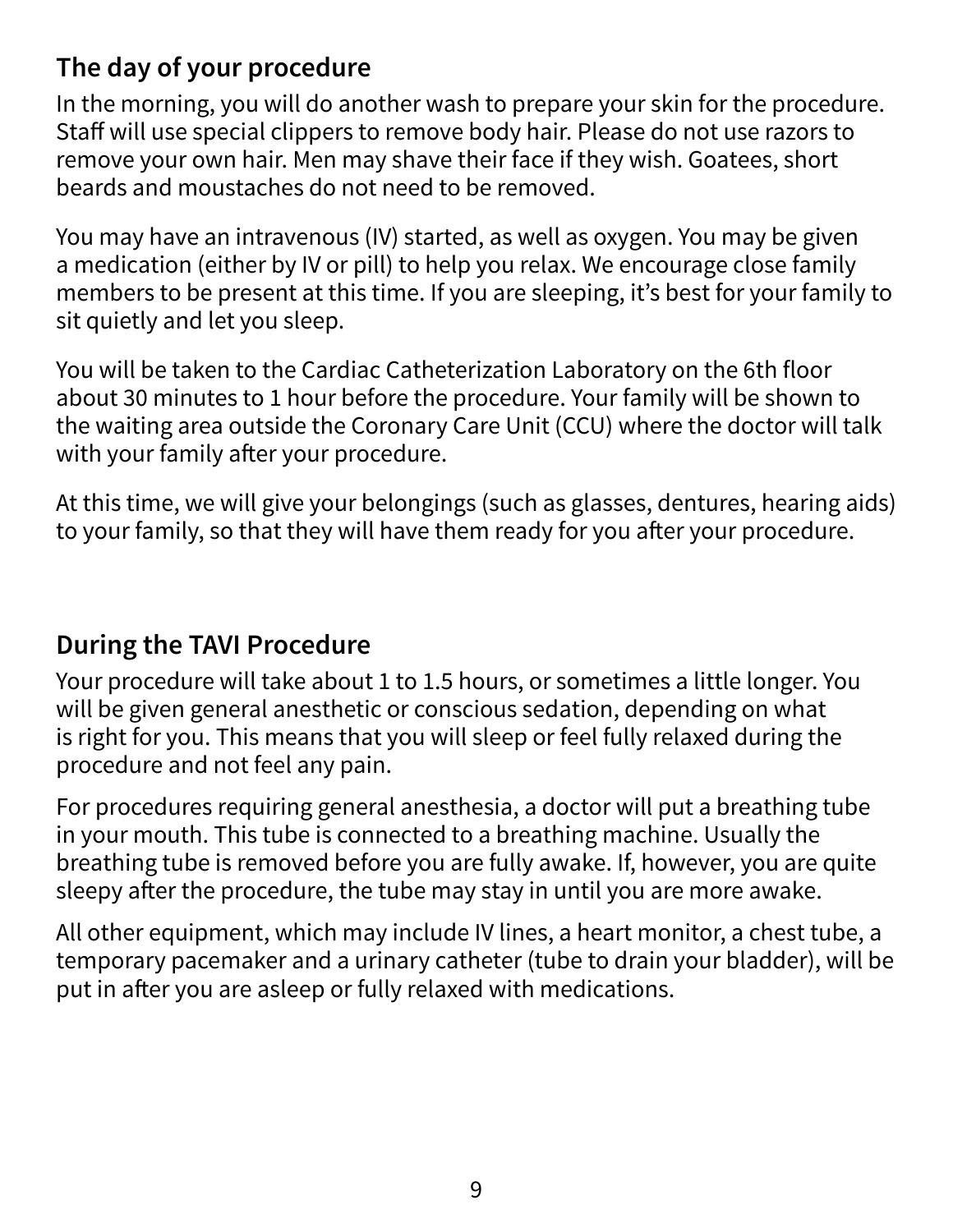### **After Your TAVI**

#### **Coronary Care Unit (CCU)**

After your procedure, you will be transferred to the CCU. Your family members may visit you within a short time of your return from the Cardiac Catheterization Laboratory. You may still be drowsy for several hours. The nurses and doctors will assess you and then bring your family in to visit. You may have up to two visitors at one time while you are in the CCU. The phone number for the CCU is 902-473-3422.

Please choose one family member to get information about your progress. This family member can then pass the information on to other family members and friends. Your chosen family member should leave their contact information with the unit clerk. Limited information can be given over the phone.

When your health care team feels that you are ready, you will be transferred to an inpatient bed in a unit that provides care and monitoring for cardiac patients. The doctor will decide where you will be monitored.

#### **Visitors**

Family presence is very important for the healing process. It gives patients the support they need, when they need it, from the people most important to them. You will decide who is part of your family and your preferences for visiting. We will work with you to include their presence during your hospital stay. There is a rest period from 2:30-3:30. No visitors are allowed at this time.

#### **Pain control**

The amount of pain experienced after this procedure varies from person to person. It is very important to tell your nurse if you feel discomfort or have trouble breathing, moving or coughing. They will give you medication as prescribed by your doctor. It is very important to control your discomfort, as this will let you do your breathing exercises and other activities that are essential to your recovery. Good pain control will help with your healing.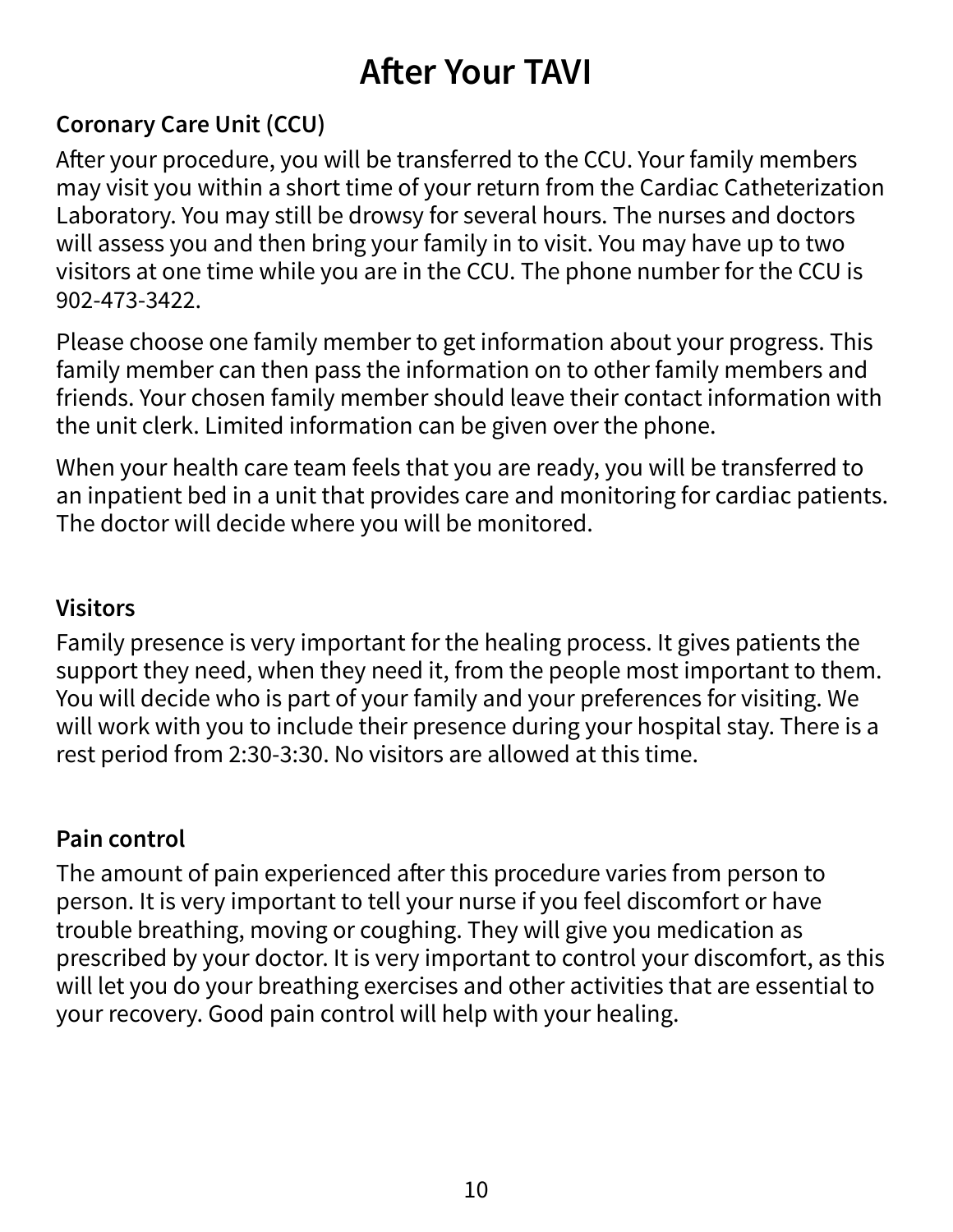#### **Activity, breathing and exercise**

- You may feel very tired after the procedure and want to sleep. You will be helped to sit up for 5-10 minutes to dangle your legs over the edge of the bed. Later you will sit in a chair for 30-45 minutes. At this time, you will be expected to start your deep breathing exercises with help from the nurse. These breathing exercises are very important, as they help to expand your lungs and prevent pneumonia.
- You will be able to eat and drink. Visitors should check with the nurse before giving you any liquids, as they need to be measured. Heart healthy meals are provided.

#### **The day after your TAVI Procedure**

You will sit in a chair for a longer time and walk around the unit a number of times with help. You may still feel tired, but the more you work at your activity, the quicker you will recover. We will continually monitor your progress. We will monitor your heart rhythm using a portable transmitter carried around your neck. This monitor will set off an alarm at the nurses' station if there are any problems. The IV in the side of your neck will likely be stopped by today. Your urinary catheter will be removed.

You will have an echocardiogram and blood tests. You may still need oxygen. You may have a fast irregular heart rhythm that feels like palpitations or fluttering. You may also feel short of breath. This is common and is easily treated with medications. We encourage your family to be with you so that they can learn about your recovery and be better prepared to help when you go home.

#### **You will be working towards:**

- Getting in and out of bed with very little help.
- Doing your breathing exercises properly and cough effectively.
- Walking with minimal help and possibly on your own for at least 5 minutes, 5 or 6 times a day.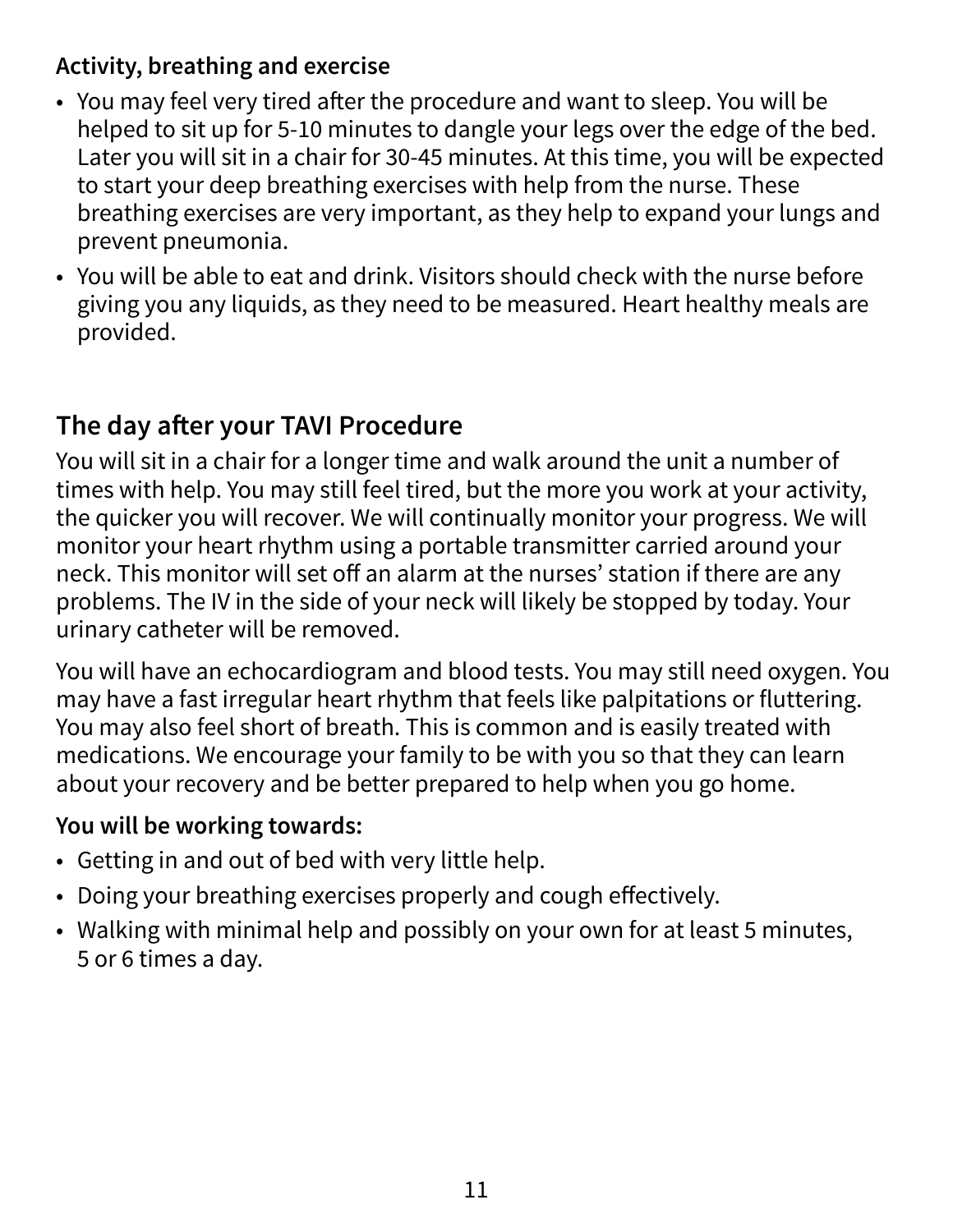### **Getting Ready for Discharge**

Expect to stay in the hospital for about 2 to 5 days after your procedure. Your readiness for discharge depends on the type of procedure you had and how quickly you recover. Everyone recovers at a different rate. The stitches in your groin will dissolve on their own.

#### **Before going home, it is important to arrange for:**

- $\Box$  Someone to take you home.
- $\Box$  Someone to help you at home and stay with you for 7 days.

#### **The TAVI nurse coordinator and bedside nurse will make sure you have:**

- $\Box$  Prescriptions for your medications.
- $\Box$  A letter explaining your procedure for your family doctor.
- $\Box$  Discharge information for you and your family about your care and recovery.

Sometimes people may return to their local hospital or need homecare for a time to help with specific medical needs. Your health care team will decide whether you need these services and talk with you about what to do next.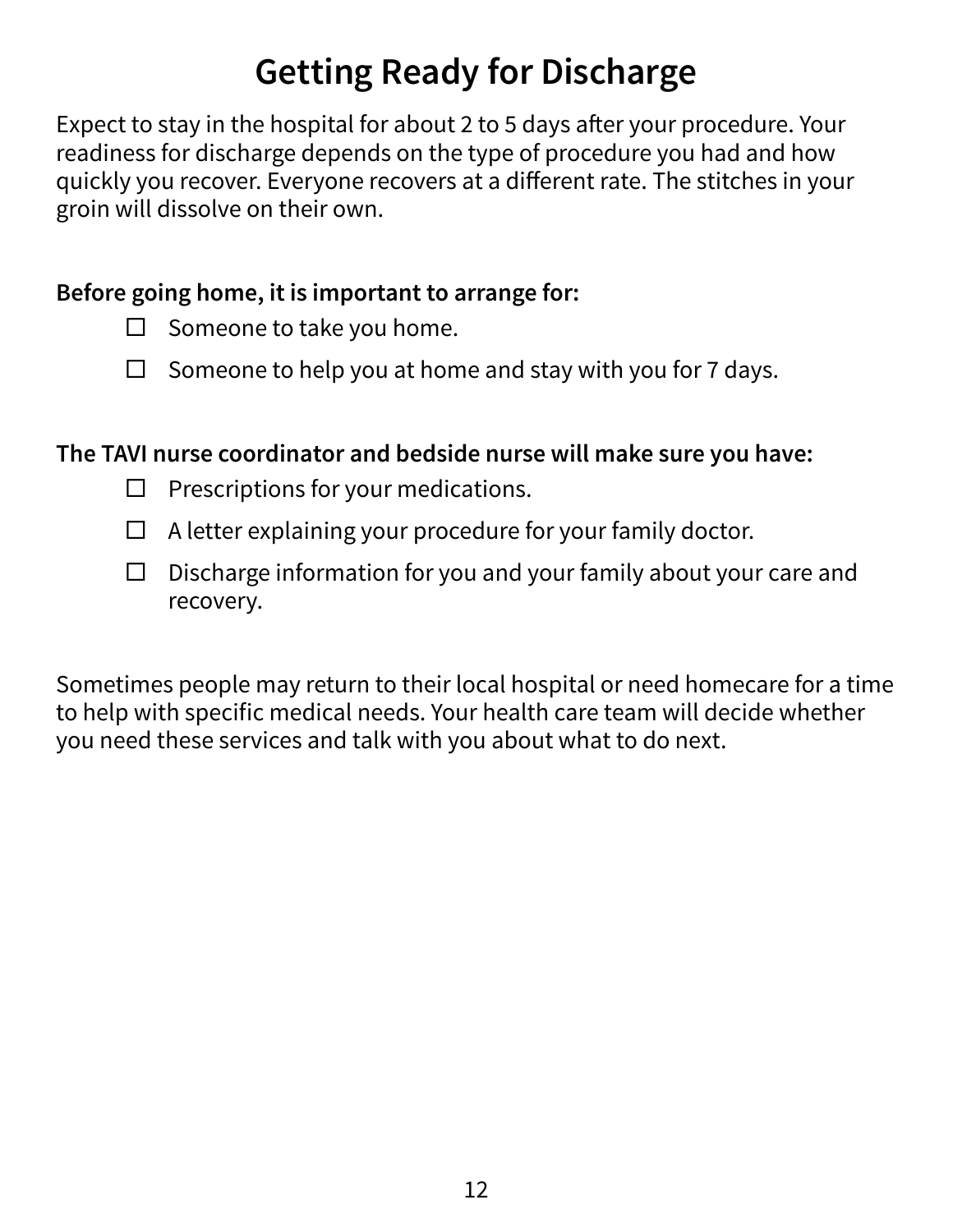### **Going Home**

#### **Managing at home**

You and your family must start planning for your return home before your admission to the hospital. You cannot drive yourself home, so please arrange for someone to drive you home. If you have a long drive, it's a good idea to stop and stretch along the way. You should see your family doctor within a week of returning home from your TAVI procedure. You are responsible for making this appointment.

You must not lift, push or pull anything weighing more than 10 pounds for the first 2 weeks after you leave the hospital after this procedure. Even though you may feel ready to go back to your normal activities, we recommend that you take it easy for at least 1 month after you leave the hospital. If you need to climb stairs, try to limit this to a couple of trips a day for the first week. When you are stronger, you may go up and down stairs as needed.

You will not be able to drive a car for 4 weeks after your procedure. If you are still feeling dizzy or lightheaded, or are having trouble with your incision (cut), talk to your family doctor before driving.

Each day you will feel better and stronger and will be able to do more. You should do as much as you can for yourself. There will be some days when you may feel tired and a little down; these days will happen less often over the next few weeks. If you feel tired during your first week at home, have a short nap. Try to do a little more of the exercises you were shown in hospital each day.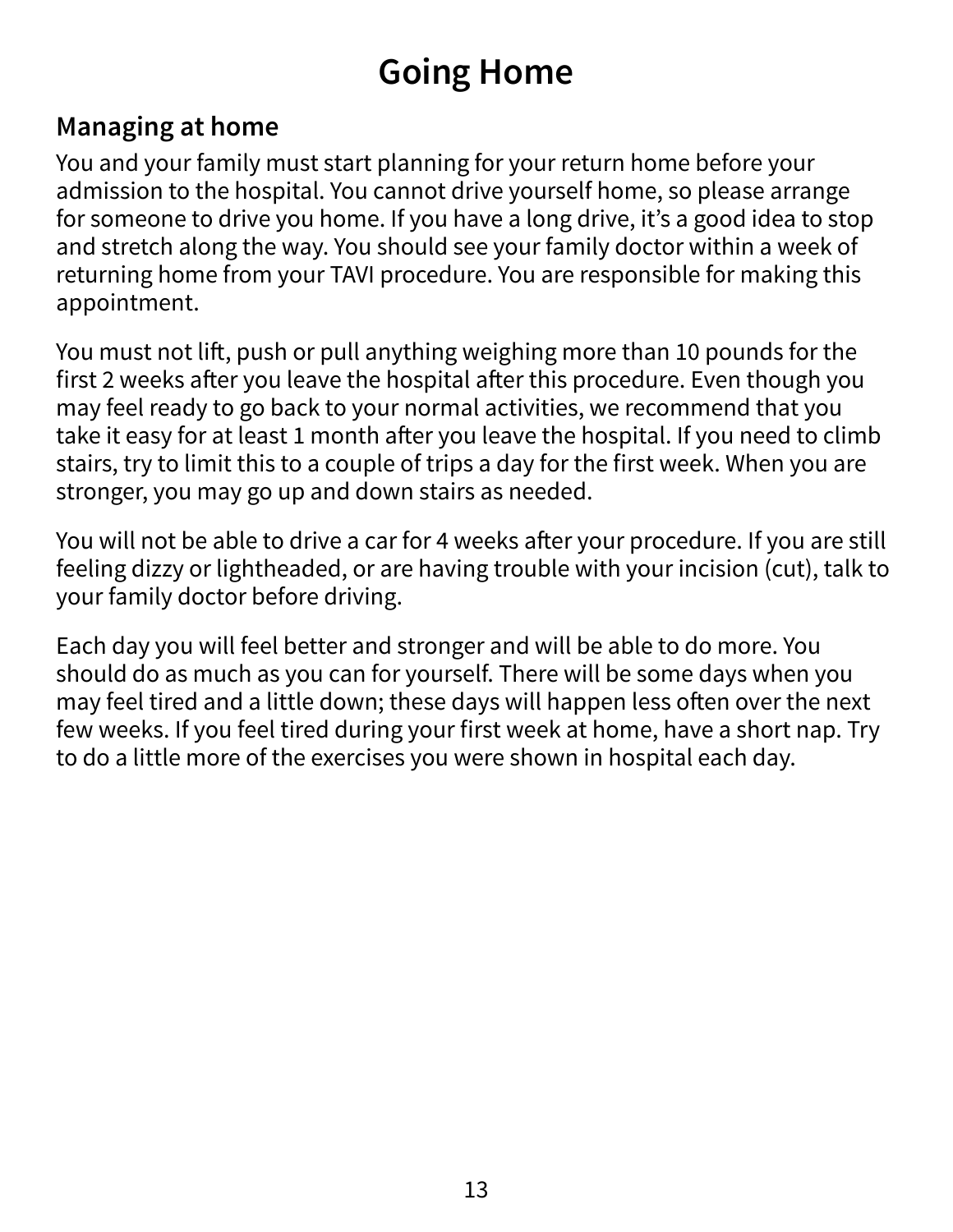#### **Your incisions (cuts)**

It is normal to have a small bruise or soft lump at the incision site (site where the tube was placed for the procedure). It is also normal to have bruising at the site, sometimes spreading down to your thigh. Check your incision site every day.

Call your doctor or TAVI nurse coordinator right away if you notice:

- $\rightarrow$  A lump that is getting bigger or an area that continues to be red and warm
- $\rightarrow$  Yellow drainage from the incision site
- › Numbness in your leg that gets worse
- › Severe discomfort at the incision site

Wear lightweight cotton clothes next to your incision(s). Nylon or synthetic underwear can keep the incision damp instead of letting it stay dry. Women should avoid wearing pantyhose for the first week at home.

#### **It is OK to take a shower as long as you follow certain precautions:**

- Use warm (not hot) water.
- Do not rub the incision line.
- Do not use perfumed soaps, lotions or creams on the incision line.
- Gently pat your incision dry with a clean towel.
- Do not rub the incision.
- Use separate towels for the waist up and the waist down.

#### **Pain or discomfort**

You can expect discomfort to gradually lessen as you continue to heal. If you start to have more pain, contact your doctor.
Call your doctor or the TAVI nurse coordinator if you have:

- › Flu-like symptoms, such as feeling unusually tired
- › Fever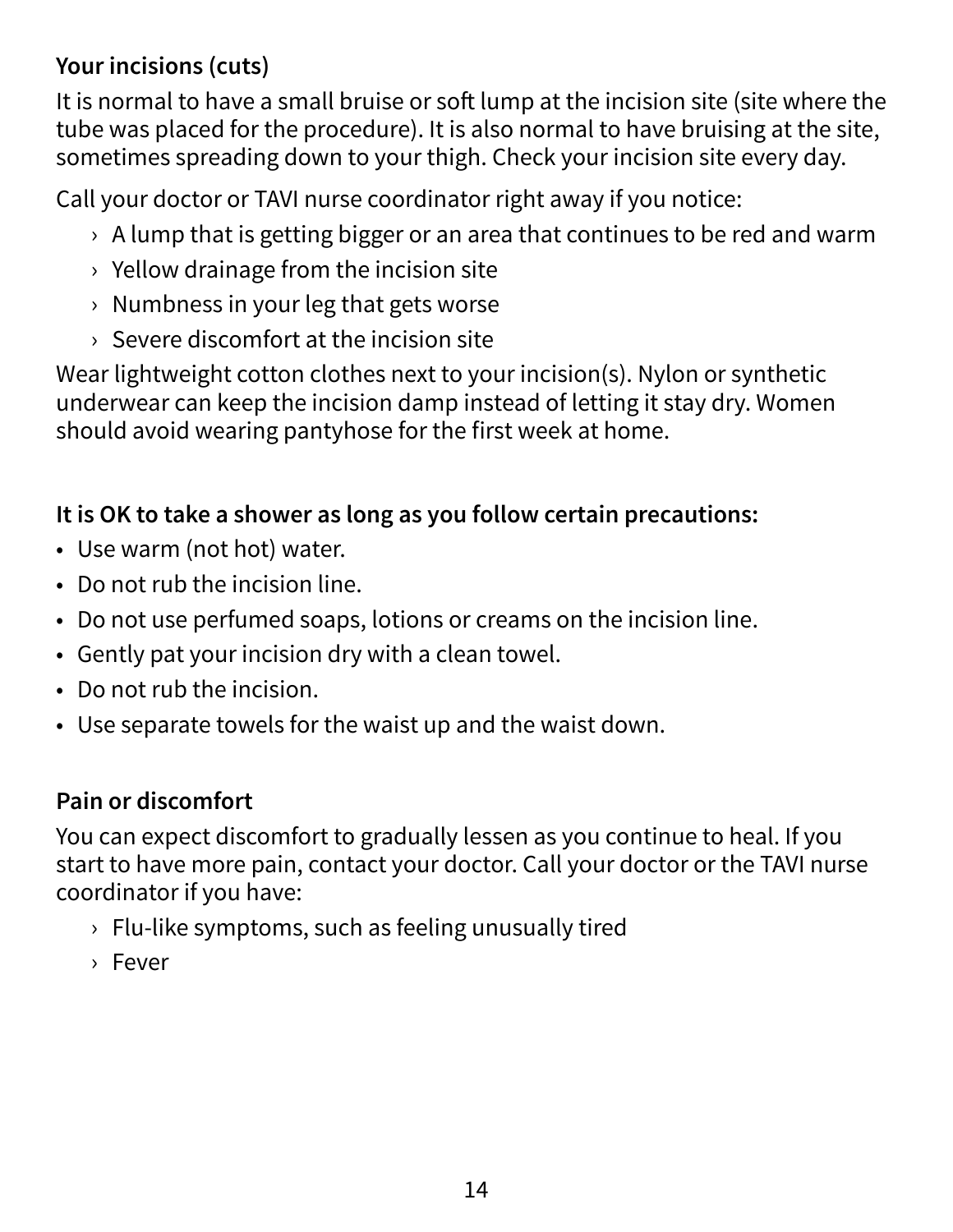#### **Medication**

Your medications will probably change after your procedure. The TAVI nurse coordinator will go over your medications with you. **Take ONLY the medications prescribed at the time you leave the hospital.** Make sure you know all of your medications: the name, what it does, how much to take, when and how to take it, and side effects. **NEVER take more or less of your medication, or stop taking your medication, without talking with your doctor first.** 

#### **Blood thinners**

Some people who have had a TAVI procedure or who have irregular heartbeats need to keep their blood thinner. This is done by taking a medication that thins the blood and makes it take longer to clot. There are different medications that are used.

You may be asked to take aspirin every day. Aspirin is available over the counter. We usually recommend baby aspirin, 81 mg once a day. You may also be advised to take a medication called Plavix® (clopidogrel) for the first 3-6 months. It is taken by mouth, 75mg once a day.

You may be prescribed warfarin to thin your blood. Some patients may be prescribed other medications, such as dabigatran (Pradaxa®), rivaroxaban (Xarelto®) or apixaban (Eliquis®). Your cardiologist will talk with you about how these medications work and what side effects they may have.

Your cardiologist will decide which medication is best for you. You may be asked to take one blood thinner or a combination of two or more medications.

Because your blood takes longer to clot than usual, you may find that you bruise more easily. Call your family doctor right away if you have:

- › Pink or red urine (pee)
- › Black bowel movement (blood in your poop)
- › Severe headaches or abdominal (stomach) pain
- $\rightarrow$  Heavy bleeding from the nose or gums
- › Brown or red vomiting
- › A lot of bruising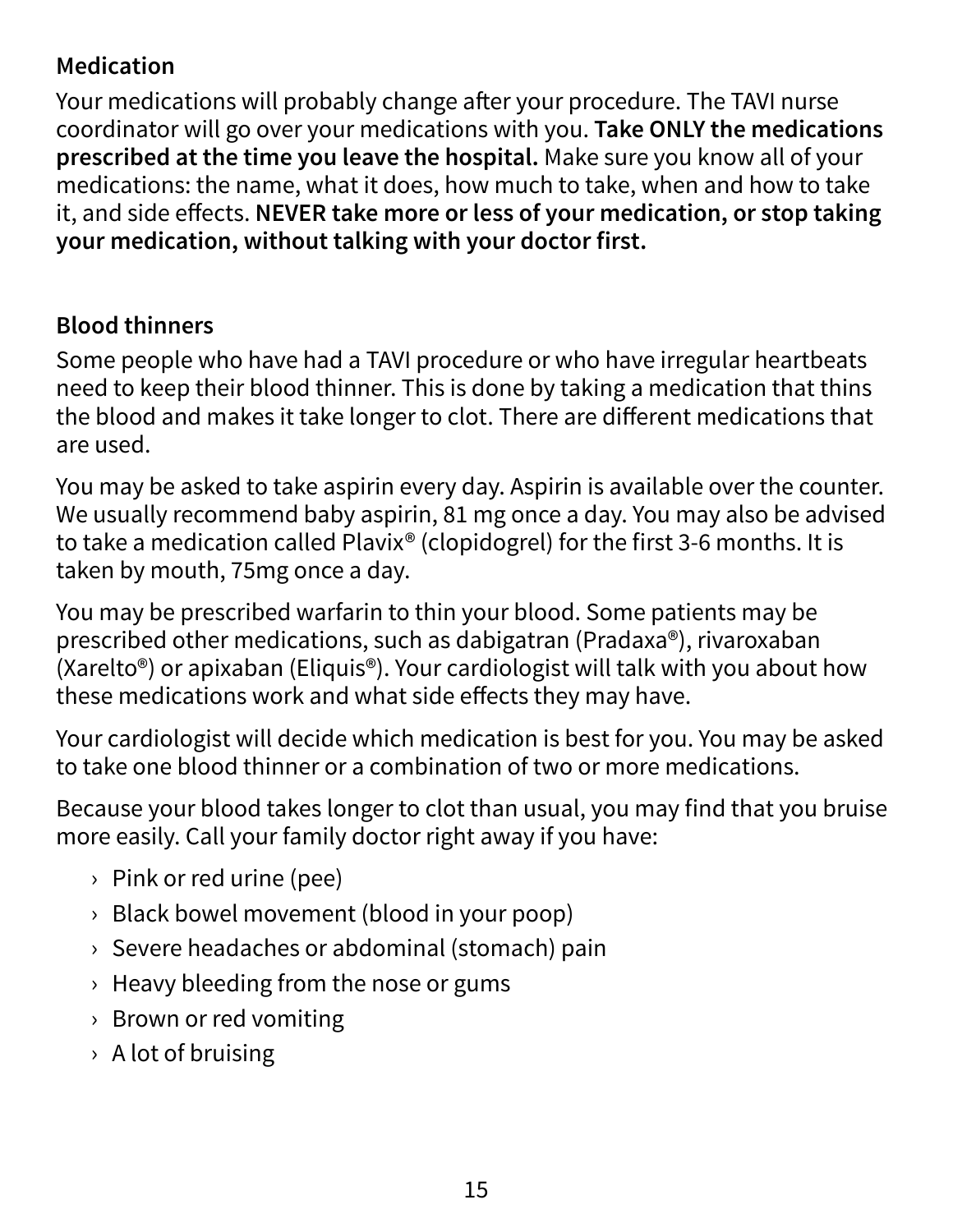#### **Things to remember**

- Take your medications exactly as prescribed by your doctor.
Never stop taking your blood thinner(s) without talking with your doctor and never take 2 doses at once.
- Do not take over-the-counter or herbal medications without talking to your doctor or pharmacist, as some of these medications may increase the chance of bleeding.
- Talk to your pharmacist if you have any questions about your medications.
- If you are going for dental work or surgery, tell your dentist or surgeon that you are taking anticoagulants (blood thinners).
- Carry ID that shows you are taking blood thinners and wear a MedicAlert<sup>®</sup> bracelet.
- Eat a consistent amount of foods with higher amounts of Vitamin K. These foods will affect how the blood thinners that you are taking work. These foods include green leafy vegetables, green tea, cauliflower, Brussels sprouts and large amounts of vegetable oil.

#### **Antibiotics**

If you have had a TAVI procedure, you need to tell your dentist or surgeon before any dental work, surgery or examinations considered invasive, such as rectal or bladder exams, so that they can prescribe antibiotics for you to take before any procedure.

These types of procedures may cause an infection that can affect your heart valve. Feeling generally unwell and tired without getting better can be a sign of an infection. Other signs include fever, chills or sweating. If you have any of these symptoms, see a doctor right away.

#### **Fluid intake**

You may need to limit your fluid intake for a few weeks after your procedure. Some people retain (keep) fluid in their body, which can make them short of breath. This extra fluid can make your feet, ankles and legs swollen and puffy. Your nurse will tell you about any fluid restrictions after your procedure. Fluids include beverages such as tea, coffee, water, fruit juice, milk and pop, as well as frozen yogurt, sherbet, Jell-O®, soups and broths.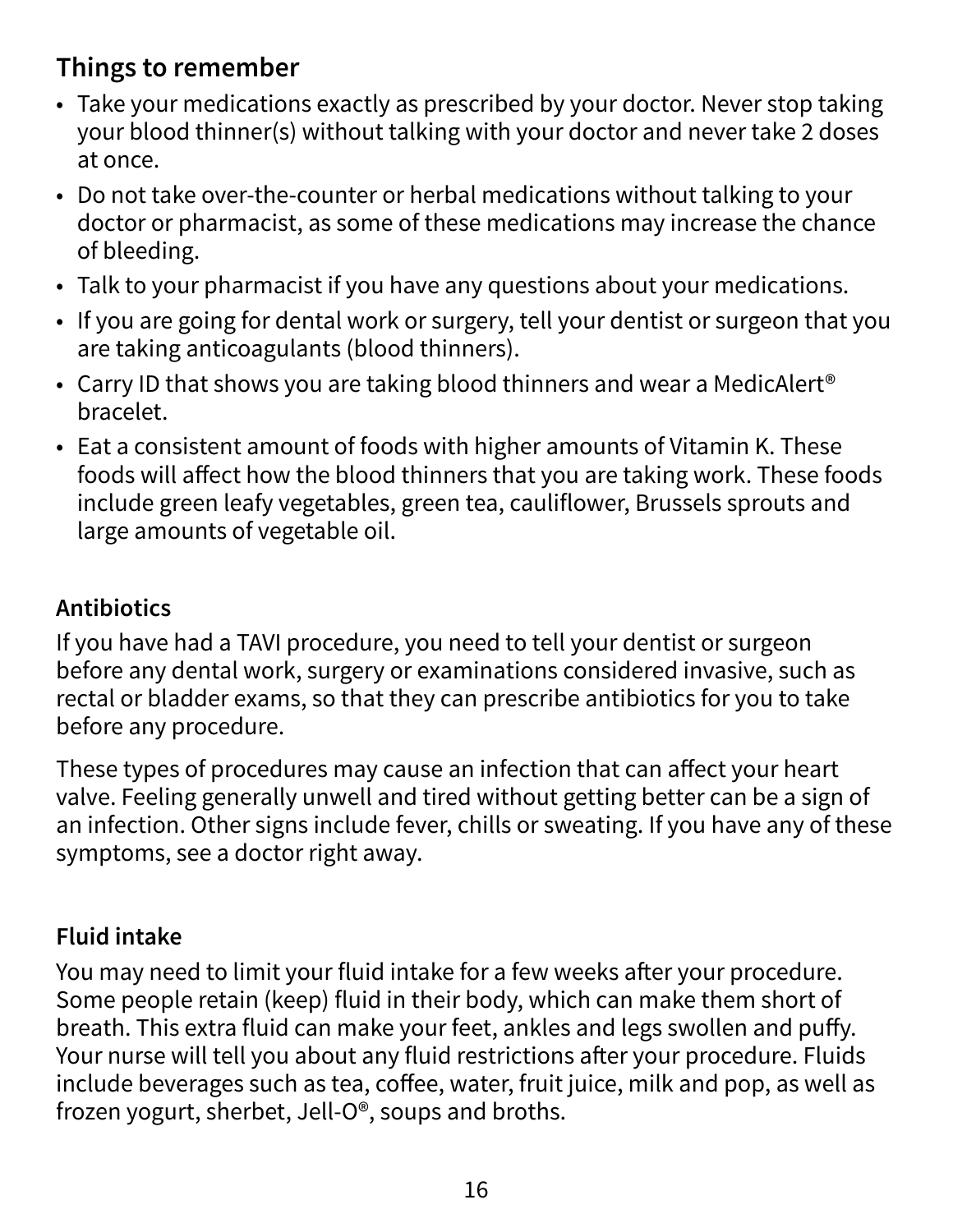#### **Exercise**

Below is an exercise program for you to follow. We would like you to start with a walking program, because it is a safe and easy way to exercise. Start at Step 1. When this gets easy, move on to Step 2. You should reach Step 4 within about a month after your procedure, but listen to your body and move through the steps at your own pace.

| Step 1 | 5-6 walks per day (for 5-10 minutes each)    |
|--------|----------------------------------------------|
| Step 2 | 2-3 walks per day (for 10-15 minutes each)   |
| Step 3 | 2 walks per day (for 15-20 minutes each)     |
| Step 4 | [3-5 walks per week (for 20-30 minutes each) |

When you first go home, you may walk outdoors if the weather is OK. A good place to start walking is in a shopping mall, as the surface is flat, the temperature is controlled and you can avoid bad weather. Have someone go with you at first as you gain more confidence. Start with a flat walk and avoid hills until you can walk on a flat surface for at least 15 minutes without feeling too tired or short of breath. When you start with hills, stop at times to rest.

Wait one hour after eating before exercising. Do not exercise if you are too tired from other activities, or if you have a cold, flu or other illness.

There are two ways to make sure that you are not exercising too hard or doing an activity that is too hard for you:

- Watch your breathing! If you are unable to walk and talk at the same time, you are working too hard. Slow down or stop and rest.
- Watch your pulse! It is safe for your heart to beat 20-30 beats per minute faster than when you are at rest.

#### **STOP AND REST if you feel unwell or you have any of the following:**

- › Pain or tightness in your chest, jaw, arms, neck or back
- › Dizziness or confusion
- $\rightarrow$  Feeling that your heart is racing or has a different type of beat
- › Nausea, shortness of breath and sudden fatigue (tiredness)

**Go to the nearest Emergency Department if these symptoms do not go away within 15 minutes.** Contact your family doctor if these symptoms go away but you are still worried about them.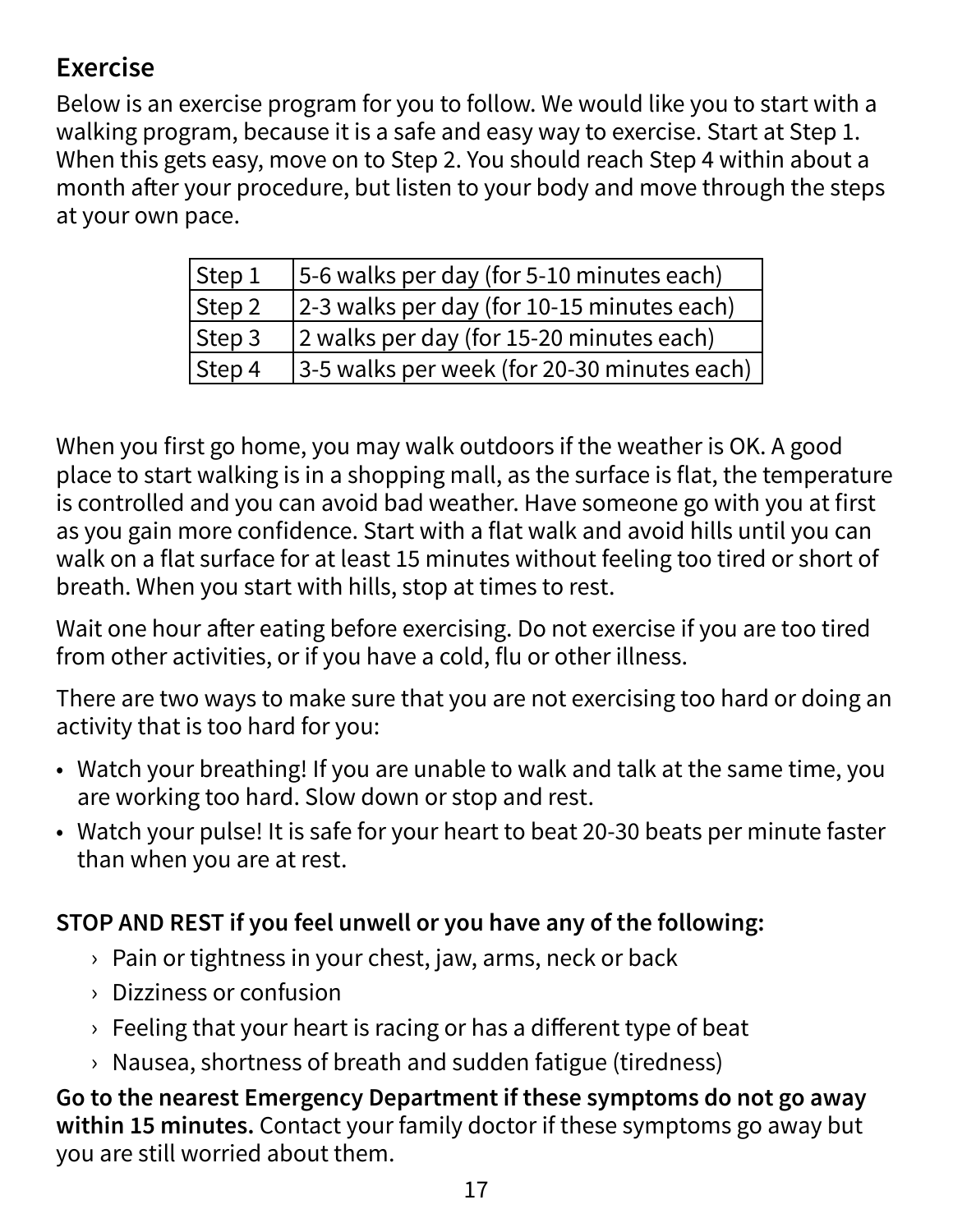#### **Tips to help your appetite**

It is important to go back to eating a well-balanced diet as soon as possible after your procedure. Many people find that they don't feel hungry for the first few weeks after the procedure. You may find both the taste and texture of food seem different. Here are some tips to help you eat well. **Healthy eating promotes healing.** 

- **Eat 6 or more small meals throughout the day.** Several small meals can give the same nutrition as 3 large meals. This will also help prevent nausea (feeling sick to your stomach).
- **Plan nutritious snacks throughout the day,** such as low fat pudding, low fat yogurt, low fat cheese and crackers, or peanut butter on toast.
- **If food leaves a metallic aftertaste,** try eating lemons, other tart fruits or fruit-flavoured sour candy. Don't try this if you have a sore throat or mouth, as it could be painful.
- **Constipation** (not being able to have a bowel movement) can be a problem. Prunes, prune juice, fruits, vegetables, and whole grain breads and cereals will help with constipation.

Before you go home, ask about your cholesterol level. If you need a special diet, such as low fat or low cholesterol, ask to see a dietitian. Bring a family member with you to the appointment. If you have any questions or trouble with eating, the dietitian can help. You can also ask your family doctor for a referral to see a dietitian in your local area.

#### **Followup at the QEII**

You will have a followup appointment with your TAVI doctor and nurse coordinator in 4-6 weeks. We will arrange for you to have an echocardiogram before your followup appointment. You will be given your followup appointment date and time by phone and/or mail. We may arrange for further follow-up appointments at 6 months and then once per year through your cardiologist. We will tell you whether you need to have an echocardiogram with each of these followup visits.

#### **On behalf of the TAVI Team:**

We hope that this guide will help you with a healthy and quick recovery. If you have any questions, please write them down on the next page. Bring this guide with you when you come to the hospital for your procedure.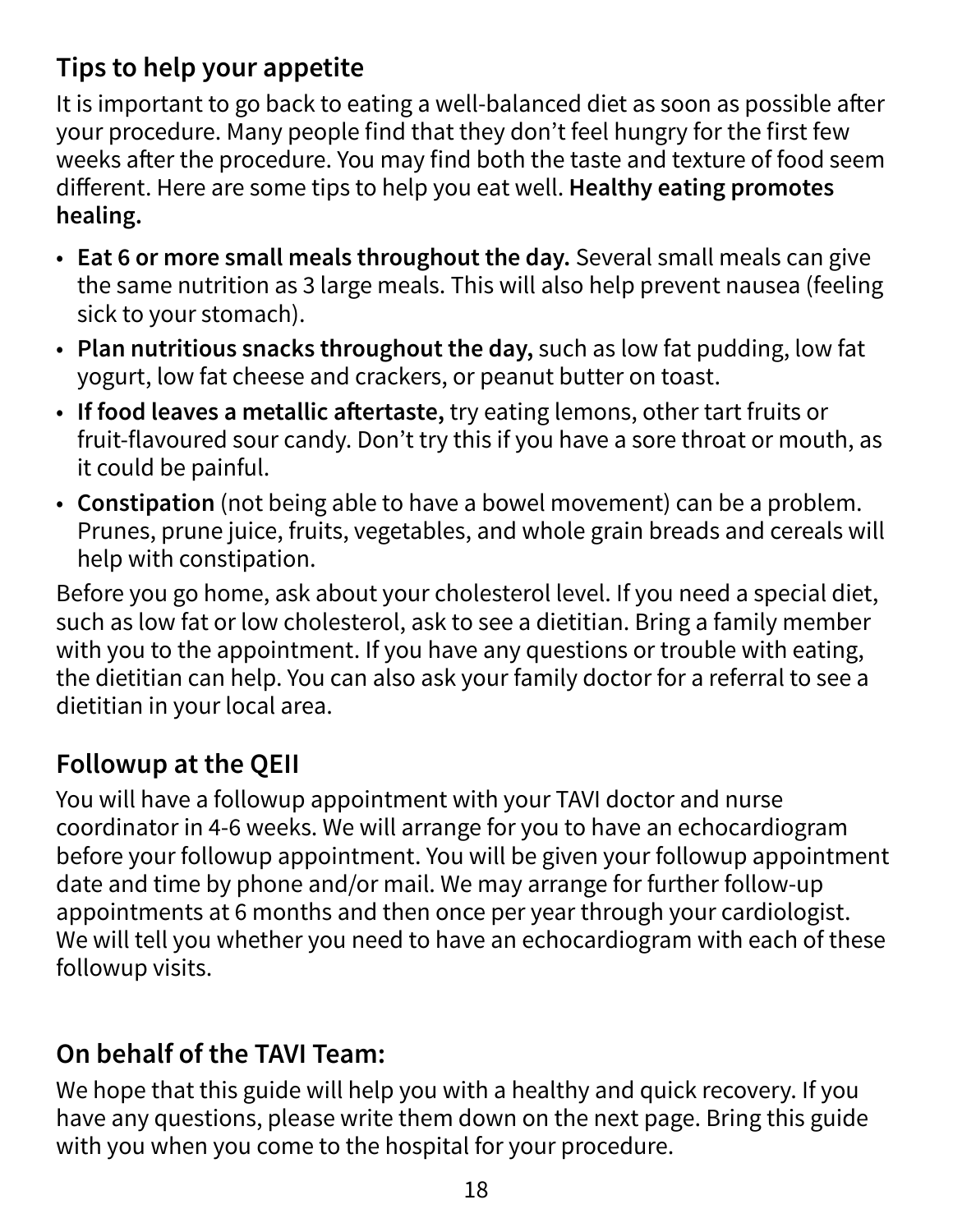What are your questions?

Please ask. We are here to help you.

#### **Questions for my health care team**